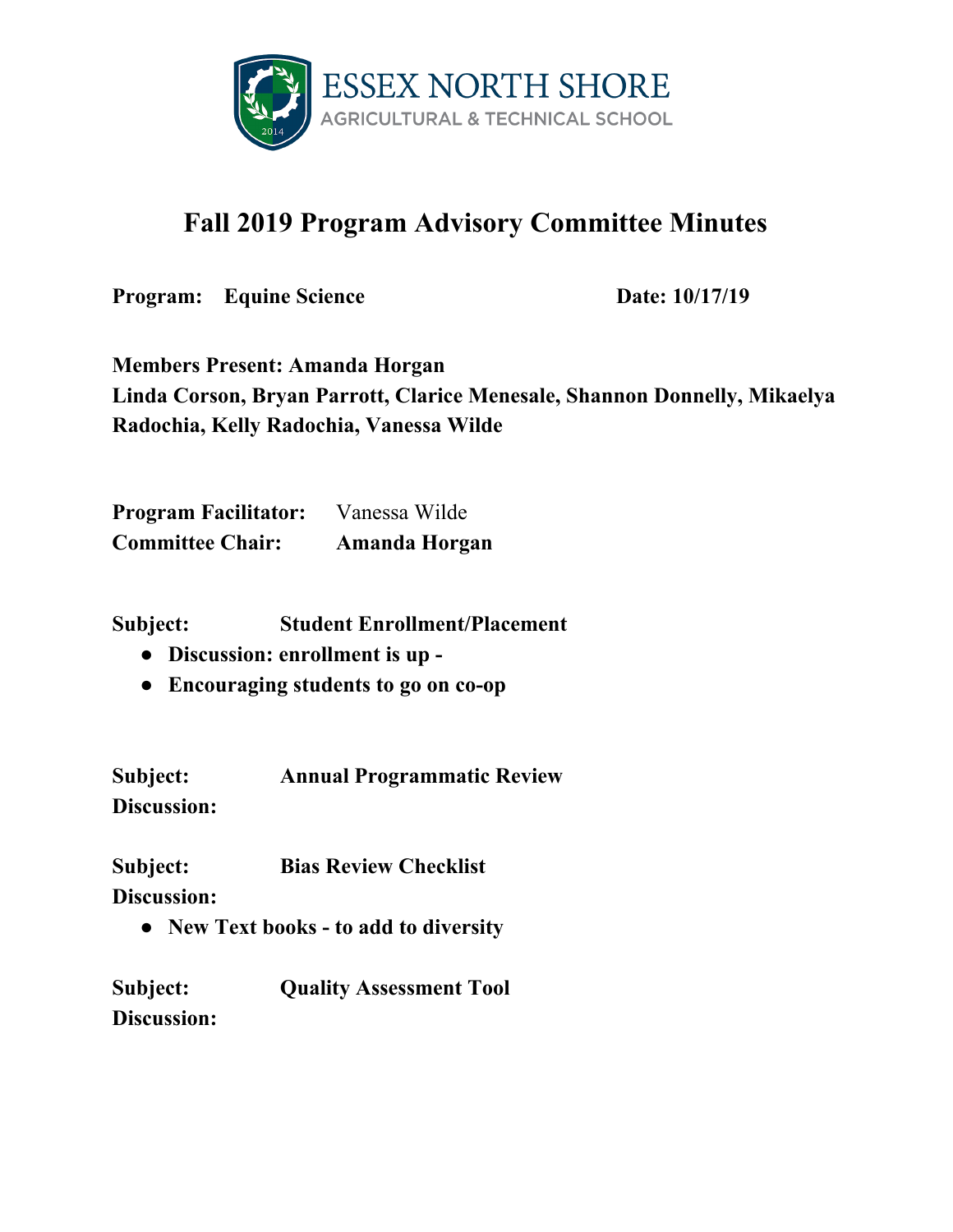

# **Subject: New Trends in the Occupational Area**

**Discussion:**

- Females are outnumbering males It's the normal trend "we need to just accept it" - Parrott
- Certifications are changing
- Equine welfare
	- Presentation for our students
	- Bryan is on advisor to the board and can give us contact
	- Chair Kim McQuire
	- Bryan would come too

### **Subject: Employment Outlook**

#### **Discussion:**

- Horse population is still there jobs will still be there
- Strong places like Windrush that aren't going anywhere and will always need new people
- Instructors
- Managing barns
- Technology and being able to manage the records
	- Add in the driving the tractors driving truck and trailer -

#### **Subject: New Business**

- a. Race track
- b. Curriculum / does advisory board like our current classes? What should our kids be learning.
	- i. Take home and reflect for next meeting